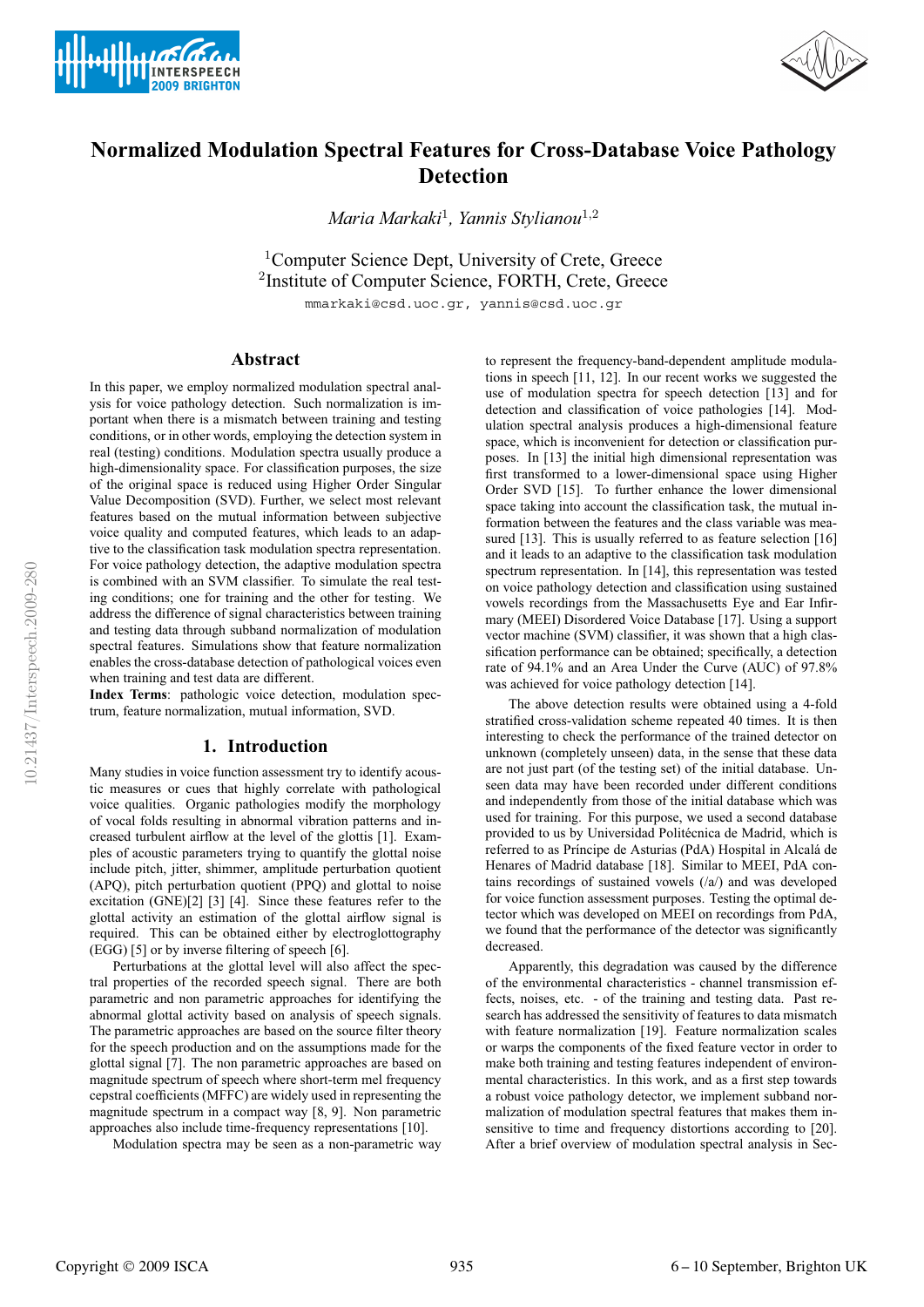tion 2, we describe the normalization we employ and its effects in Section 3. We validate our approach with cross-database detection experiments in Section 4 and we provide conclusions and future directions in Section 5.

#### **2. Modulation Spectra**

The most common modulation frequency analysis framework [11] for a discrete signal  $x(n)$ , initially employs a short-time Fourier transform (STFT)  $X_k(m)$ 

$$
X_k(m) = \sum_{n = -\infty}^{\infty} h(mM - n)x(n)W_K^{kn},
$$
 (1)

with  $k = 0, \ldots, K - 1$ , where  $W_K = e^{-j(2\pi/K)}$  and  $h(n)$ is the acoustic frequency analysis window with a hopsize of  $M$  samples ( $m$  denotes time). Mel scale filtering can be employed at this stage in order to reduce the number of frequency bands. Subband envelope detection - defined as the magnitude  $|X_k(m)|$  of the subband - is performed next by computing a second STFT:

$$
X_l(k,i) = \sum_{m=-\infty}^{\infty} g(lL-m)|X_k(m)|W_I^{im}
$$
 (2)

with  $i = 0, \ldots, I - 1$ , and where  $g(m)$  is the modulation frequency analysis window;  $k$  and  $i$  are referred to as the "Fourier" (or acoustic) and "modulation" frequency, respectively. Tapered windows  $h(n)$  and  $q(m)$  are used to reduce the side lobes of both frequency estimates. A modulation spectrogram representation then, displays modulation spectral energy  $|X_l(k,i)|$ (magnitude of the subband envelope spectra) in the joint acoustic/modulation frequency plane.

Modulation spectra are computed in a frame-by-frame basis using relatively long windows in time (262 ms). This provides one matrix per frame of  $I_1 \times I_2$ , where  $I_1$  and  $I_2$  denote the acoustic and modulation frequencies, respectively. The modulation spectra computed in each frame are stacked to produce a tensor D. Matrix representation of a third order tensor  $\mathcal{D} \in R^{I_1 \times I_2 \times I_3}$ , where  $I_3$  is the time dimension, is particularly useful for computations, however it contains a large amount of features, posing serious problems for the classification algorithms. We use Higher Order SVD (HOSVD) in order to decompose tensor  $D$  to its n–mode singular vectors [13]. Ordering of the n−mode singular values implies that the "energy" of tensor  $D$  is concentrated in the singular vectors with the lowest indices. Each singular matrix containing the n−mode singular vectors, can be truncated then by setting a predetermined threshold so as to retain only the desired number of principal axes in each mode. Cross-validation permits to determine an optimal energy threshold for classification.

After reducing dimensions, we select features which are more relevant to a given classification task using mutual information (MI). Specifically we used the *maximal relevance* (MaxRel) feature selection criterion which simply selects the features most relevant to the target class  $c$  [13]. Relevance is usually defined as the mutual information  $I(x_i; c)$  between feature  $x_i$  and class c. Through a sequential search, which does not require estimation of multivariate densities, the top  $m$  features in the descent ordering of  $I(x_i; c)$  were selected.

#### **3. Normalized Modulation Spectra**

The distribution of envelope amplitudes of voiced speech has a strong exponential component. Hence we calculate modula-

tion spectra using a log transformation of the amplitude values  $|X_k(m)|$  and subtracting their mean log amplitude before windowing in (2):

$$
\hat{X}_k(m) = \log |X_k(m)| - \overline{\log |X_k(m)|} \tag{3}
$$

where  $\{\cdot\}$  denotes the average operator over m. This is analogous to the cepstral mean subtraction approach, which is commonly employed to compensate for convolutional noise in the case of MFCC features. Next, we normalize every acoustic frequency subband with the marginal of the modulation frequency representation:

$$
X_{l,sub}(k,i) = \frac{X_l(k,i)}{\sum_i X_l(k,i)} \tag{4}
$$

Previous work [20] has shown that this subband normalization makes modulation spectral features insensitive to convolutional noise and time distortions such as time scaling and shifting.

As a first test of the normalization effects on features sensitivity, we assess the relevance of features to voice pathology detection in MEEI and PdA databases, before and after normalization. As previously, relevance is defined as the mutual information (MI)  $I(x_i; c)$  between feature  $x_i$  and class c. In general, MI between two random variables  $x_i$  and  $x_j$  is defined as the KL-divergence between their joint probability density functions (pdf)  $P_{ij}(x_i, x_j)$  and the marginal pdf  $P_i(x_i)$  and  $P_j(x_j)$  [21]. Estimating  $I(x_i; x_j)$  from a finite sample requires regularization of  $P_{ij}(x_i, x_j)$ . We quantized the continuous alphabet of acoustic features by defining b discrete bins along each axis. We make an adaptive quantization (variable bin length) so that the bins are equally populated and the coordinate invariance of the MI is preserved [13]. In the case of modulation spectrum representation, the distribution of the MI for a set of features and a given class can be visualized as a picture. In Fig. 1a and Fig. 1b, the distribution of MI between the selected features and pathologic voices class is depicted, for the MEEI and the PdA databases, respectively, *before* normalization of features. It is then obvious from these two sub-figures that the two distributions of MI are quite different. This means that training a detector on one database and test it on the other database, will result in a very poor detection performance. Fig. 1c and Fig. 1d the corresponding distribution of MI for both databases *after* feature normalization is depicted (Fig. 1c for MEEI and Fig. 1d for PdA). We observed that after applying the suggested feature normalization the maximum value of MI per database lowers almost by half. This will lead to lower performance detector for each database. However, and compared to the upper panels of the same figure, we observe that the distribution of MI in MEEI is quite comparable to the one obtained in PdA. This means that a robust to unseen data detector is now possible to develop.

#### **4. Experiments**

We can proceed then to train voice pathology detection system in MEEI and test it on PdA or vice versa. For training a detector on MEEI, we use a subset of the MEEI in order to cover as many as possible disorders while at the same time the normophonic and dysphonic classes to have similar age and sex distributions. Specifically we used the subset defined in [10] where 53 normophonic and 173 dysphonic speakers from the MEEI database were used. Following the same procedure, we identified a training subset for the PdA database having the same distribution characteristics as those in the training subset in MEEI, which contains 100 normophonic and 100 dysphonic speakers. All the tests were conducted on signals sampled at 25 kHz.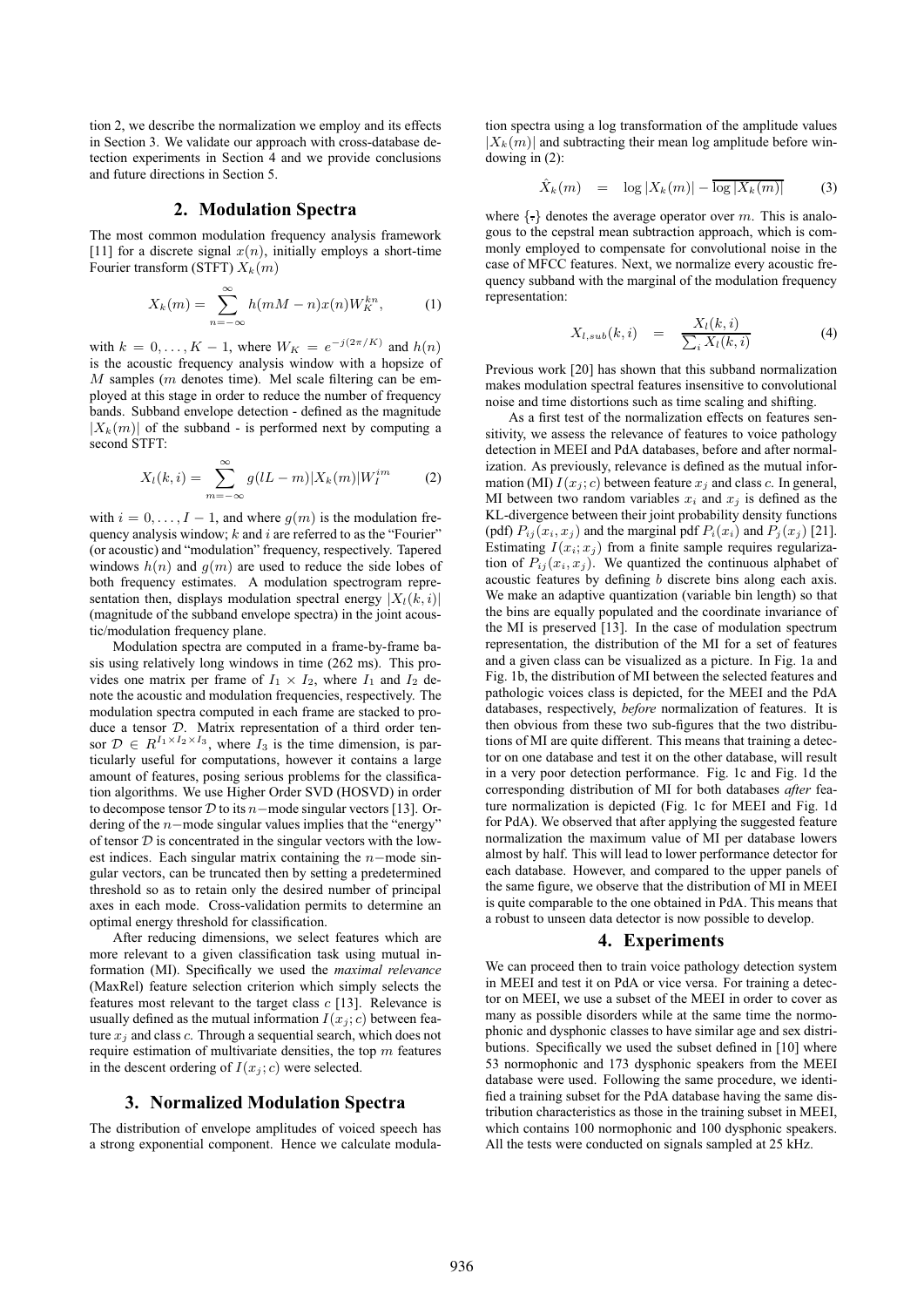

Figure 1: Relevance (MI) between modulation spectral features and pathologic voice class *without normalization* (a) in MEEI, and (b) in PdA and *after normalization* in (c) in MEEI, and (d) in PdA.

For each of the training subsets (for MEEI and for PdA), an optimum detector was obtained. In each case, modulation spectra were computed in a frame-by-frame basis using long windows in time (262 ms) which were overlapped by 50%. We used Mel scale filtering with 53 bands while the size of the Fourier transform for the time-domain transformation was set to 257 (up to  $\pi$ ). Therefore, each modulation spectrum consisted of  $I_1 = 53$  acoustic frequencies and  $I_2 = 257$  modulation frequencies, resulting therefore in an  $53 \times 257$  image per frame. The modulation spectra computed in each frame were mean subtracted and then they were stacked to produce a third order tensor  $\mathcal{D} \in R^{I_1 \times I_2 \times I_3}$ , where  $I_3$  is the number of frames in the training dataset. Applying the High Order SVD algorithm described previously, the near-optimal projections or principal axes (PCs) of features were detected among those contributing more than 0.1% to the "energy" of D. For MEEI, we detected 44 PCs in the acoustic frequency and 29 PCs in the modulation frequency subspace. This resulted in a reduced space of  $44 \times 29 = 1276$  features. For PdA, the corresponding reduced space had dimensions of  $53 \times 36 = 1908$ . Next, the features which were more correlated to the voice pathology detection task were selected for each database, using the Maximal Rel-

Table 1: Non-normalized modulation spectrum features and 4-fold stratified cross-validation repeated 40 times. Detection Rate (DR) in % and Area Under the Curve (AUC) in %, using  $m = 25$  for MEEI, and  $m = 68$  for PdA

| $\sim$ 101 1 41 1 |      |            |           |  |  |
|-------------------|------|------------|-----------|--|--|
|                   |      | DR $(\% )$ | AUC $(%)$ |  |  |
|                   | MEEI | 94.1       | 97.8      |  |  |
|                   | PdA  | 81.2       | 90.2      |  |  |

evance criterion (MaxRel). For details about the application of the MaxRel criterion on this task please refer to [13]. The top  $m$  features were selected for each database. The optimum detector for MEEI was obtained by considering the  $m = 25$ most relevant features. For PdA, the optimum detector was obtained for  $m = 68$ . The detection results in terms of Detection Rate (DR) and Area Under the Curve (AUC) (when we consider ROC curves for evaluating the performance of the detector) per database are provided in Table 1. We observe that detection results are better for MEEI than for PdA.

Let us now consider the optimum detector defined in one database and perform detections in the other database, simulating then the unseen data case. Results are shown in Table